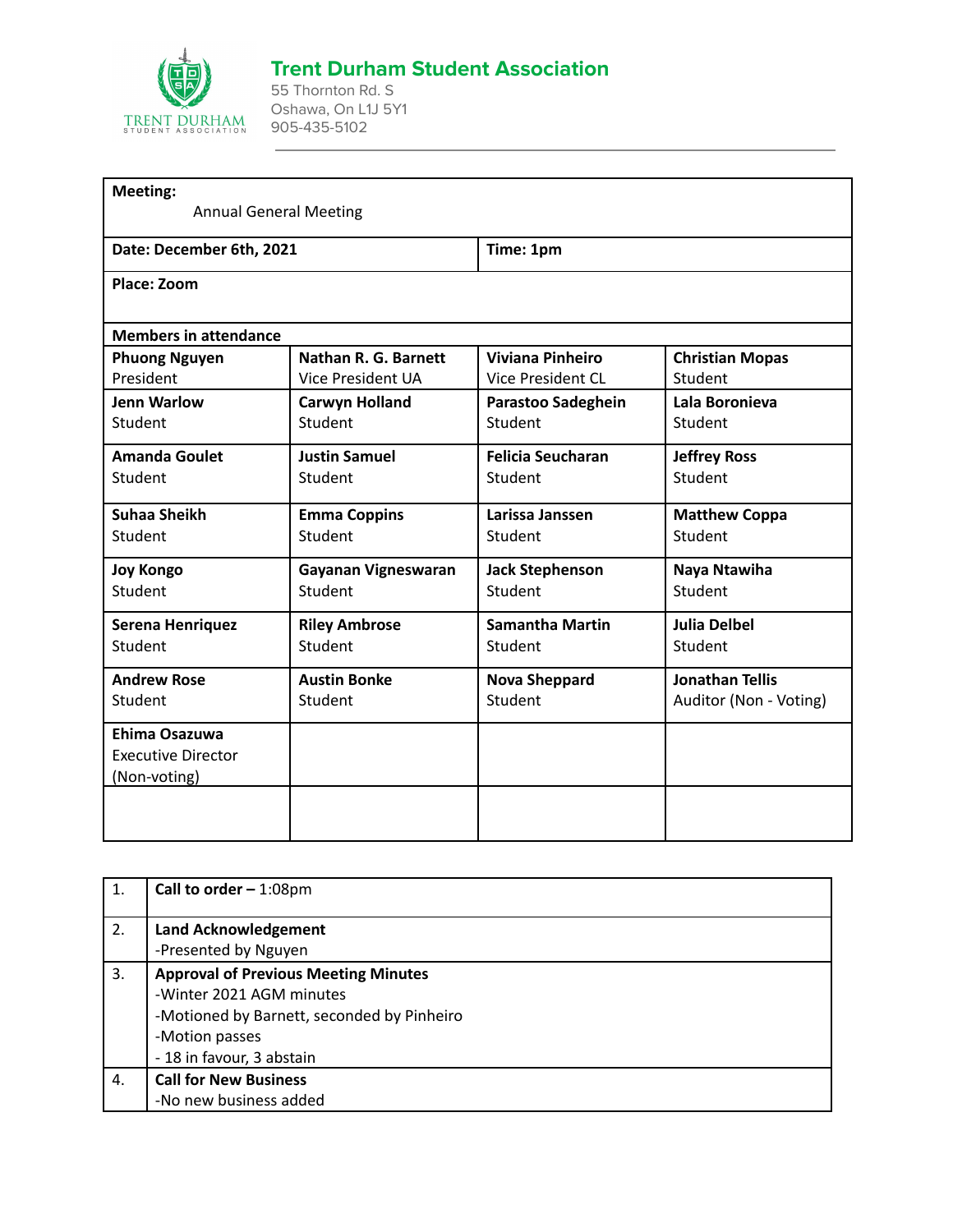

| 5              | <b>Approval of Agenda</b>                                                                             |
|----------------|-------------------------------------------------------------------------------------------------------|
|                | Moved by Barnett, seconded by Pinheiro                                                                |
|                | Passed unanimously                                                                                    |
|                | 21 in favour, 1 abstain                                                                               |
| 6              | <b>Declaration of Conflict of Interest (COI)</b>                                                      |
|                | - No COIs declared                                                                                    |
| $\overline{7}$ | Presentation of the Audit by MNP                                                                      |
|                | Jonathan from MNP went over the audit for the association.                                            |
|                | Audit was carried out according to Canadian auditing standards. These are rules applied               |
|                | to organizations                                                                                      |
|                | Consistent with prior years - qualified for completeness of cash revenue.<br>$\overline{\phantom{a}}$ |
|                | MNP concluded that the financial statements are fairly presented in accordance with                   |
|                | Canadian auditing standards for non for profits.                                                      |
|                | MNP has not detected any recommendations for changes in internal control.                             |
|                | Jonathan went over the impact of Covid-19 on our finances.<br>$\overline{\phantom{a}}$                |
|                | The numbers for the audits are based on April 30th, 2021 and results are compared to                  |
|                | April 2020 numbers.                                                                                   |
|                | Overall the student association revenue increased from 2020 to 2021, it was a very                    |
|                | positive year overall.                                                                                |
|                | MNP was independent of the TDSA when preparing the audit.                                             |
|                | Question:                                                                                             |
|                | Stephenson: What are the capital assets that the TDSA has?                                            |
|                | Jonathan: Just a couple of minor things like computers.                                               |
|                |                                                                                                       |
|                | Moved by Barnett, seconded by Pinheiro                                                                |
|                | BIRT that the TDSA Membership accepts the audit as presented for the 2020/21 year                     |
|                | - Passed (20 in favour and 1 abstention)                                                              |
| 8.             | <b>President Update</b>                                                                               |
|                | - The president gave an update of what she has been working on.                                       |
|                | • Ongoing communication and cooperation with Trent Admin Staff                                        |
|                | Advocacy and support for students' concerns with staff, faculty, and mental health                    |
|                | Maintaining community and internal relationships                                                      |
|                | Expanding the Menstruation station                                                                    |
|                | Direct retun of student fees: accessible, non-invasive, and timely.                                   |
|                |                                                                                                       |
| 9              | <b>Vice President University Affairs Update (VPUA)</b>                                                |
|                | - The VPUA gave an update of what he has been working on.                                             |
|                |                                                                                                       |
|                | Clubs                                                                                                 |
|                | Still training new club executives who are starting new clubs<br>$\circ$                              |
|                | Clubs are hosting weekly/monthly events<br>$\circlearrowright$                                        |
|                | Hosted a collaborated Halloween week of events with the clubs<br>$\bigcirc$                           |
|                | Events                                                                                                |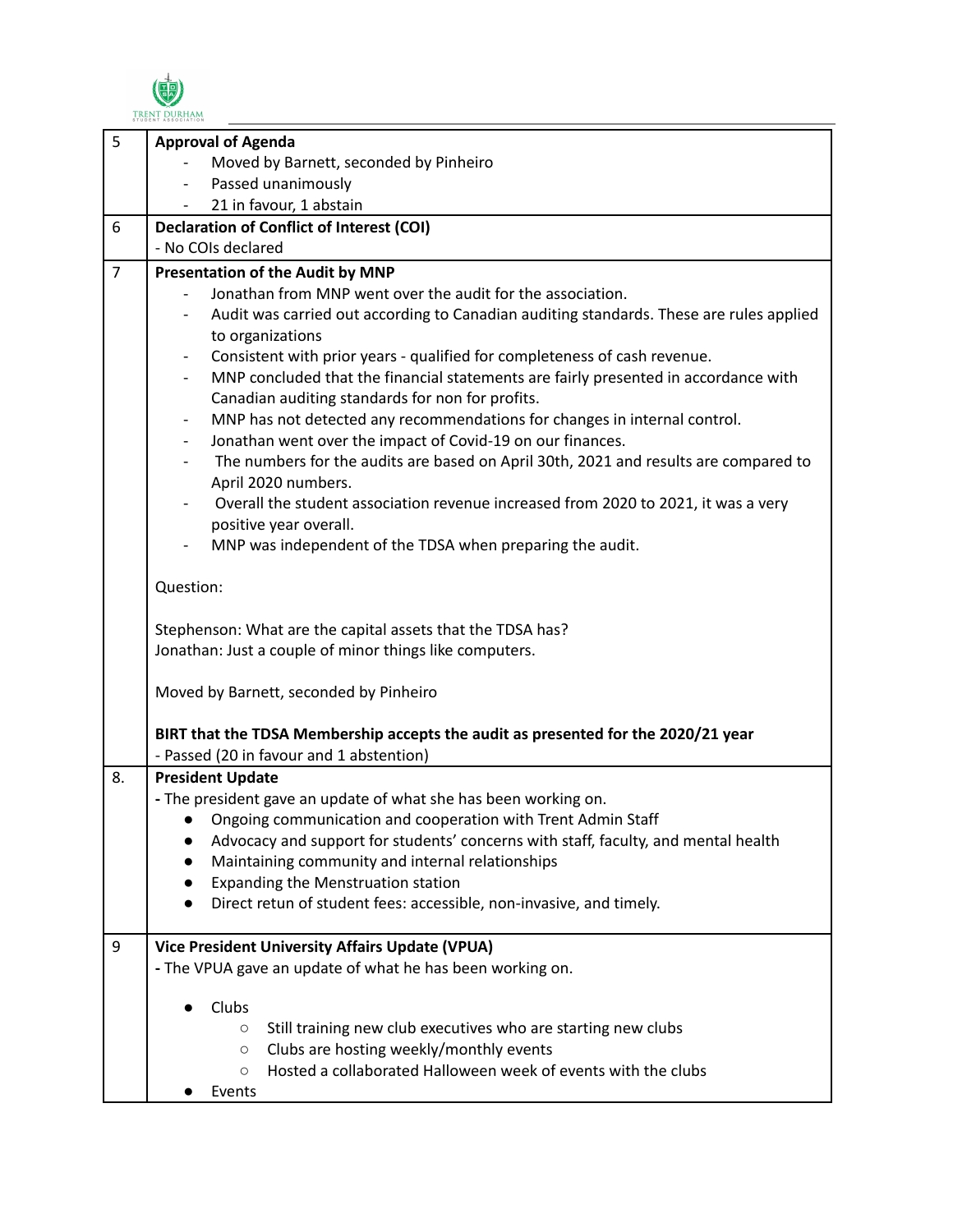

|    | STUDENT ASSOCIATION                                                                                                                                                                                                                                                                                                                                                                                                                                                                                                                                                                                                                                                                                                                                                                                                                                                               |
|----|-----------------------------------------------------------------------------------------------------------------------------------------------------------------------------------------------------------------------------------------------------------------------------------------------------------------------------------------------------------------------------------------------------------------------------------------------------------------------------------------------------------------------------------------------------------------------------------------------------------------------------------------------------------------------------------------------------------------------------------------------------------------------------------------------------------------------------------------------------------------------------------|
|    | Hosting weekly events in the hallway<br>$\circ$<br>Hosting monthly week long events like Mental Health Awareness week!<br>$\circ$<br>Collaborating with clubs to get more participation<br>$\circlearrowright$<br>Prizes<br>Incorporating giveaways with almost every event<br>$\circ$<br>Gave away a lot of merch during the 10 hours of giveaway<br>$\circ$<br>Adding merch to the exam care packages<br>$\circlearrowright$                                                                                                                                                                                                                                                                                                                                                                                                                                                    |
| 10 | <b>Vice President Campus Life Update (VPCL)</b><br>- The VPCL gave an update of what she has been working on.<br>Covid-19 advocacy with TCSA<br>$\bullet$<br>Joined Canadian Alliance of Student Associations as an observer<br>$\bullet$<br>Created a non-medical trans health care bursary partnership with TCSA and TCWTP<br>$\bullet$<br>Ran a few ASIST and NVCI Trainings<br>$\bullet$<br>Hired policy analysts to assist with OUSA paper writing<br>$\bullet$<br>Worked on a ton of OUSA Focused Initiatives:<br>$\bullet$<br>O OSAP Clawback Campaign<br><b>Student Advocacy Week</b><br>$\circ$<br><b>OUSA Paper and Consultations</b><br>$\circ$                                                                                                                                                                                                                        |
|    | <b>Question Period</b><br>Q: What time period is this (Financial assistance) documenting?<br>A (By Nguyen): Since May of 2021<br>Q: Are the allocations of how much money goes to the different funds set in stone? or is there<br>a way I can share my opinions on how to improve them at a later time?<br>A: The grocery assistance fee cannot be decreased. It is a fee we receive, and all the money goes<br>to that. The others were just recently created, so it is not set in stone forever. You cannot also<br>contact me directly with your thoughts and opinions.<br>Q: For the mental health awareness week, what kind of findings/stats have there been in<br>terms of students dealing with mental health at Trent? Has there been any specific things that<br>have been a common theme for Trent students in what could be causing their mental health<br>problems? |
|    | A (Barnett): We dont have hard stats, we cna speak to counselor to get a general sense. You can<br>also get a sense form our wait times. We are seeing high stress rates, and a lot of folks accessing<br>support across the province.<br>Q: Is there anywhere Trent students can express certain concerns online to anyone?                                                                                                                                                                                                                                                                                                                                                                                                                                                                                                                                                      |
|    | A (Barnett) : Send me an email at <i>Vpua@mytdsa.ca</i> . We are here to support you to ensure that<br>you have the best university experience                                                                                                                                                                                                                                                                                                                                                                                                                                                                                                                                                                                                                                                                                                                                    |